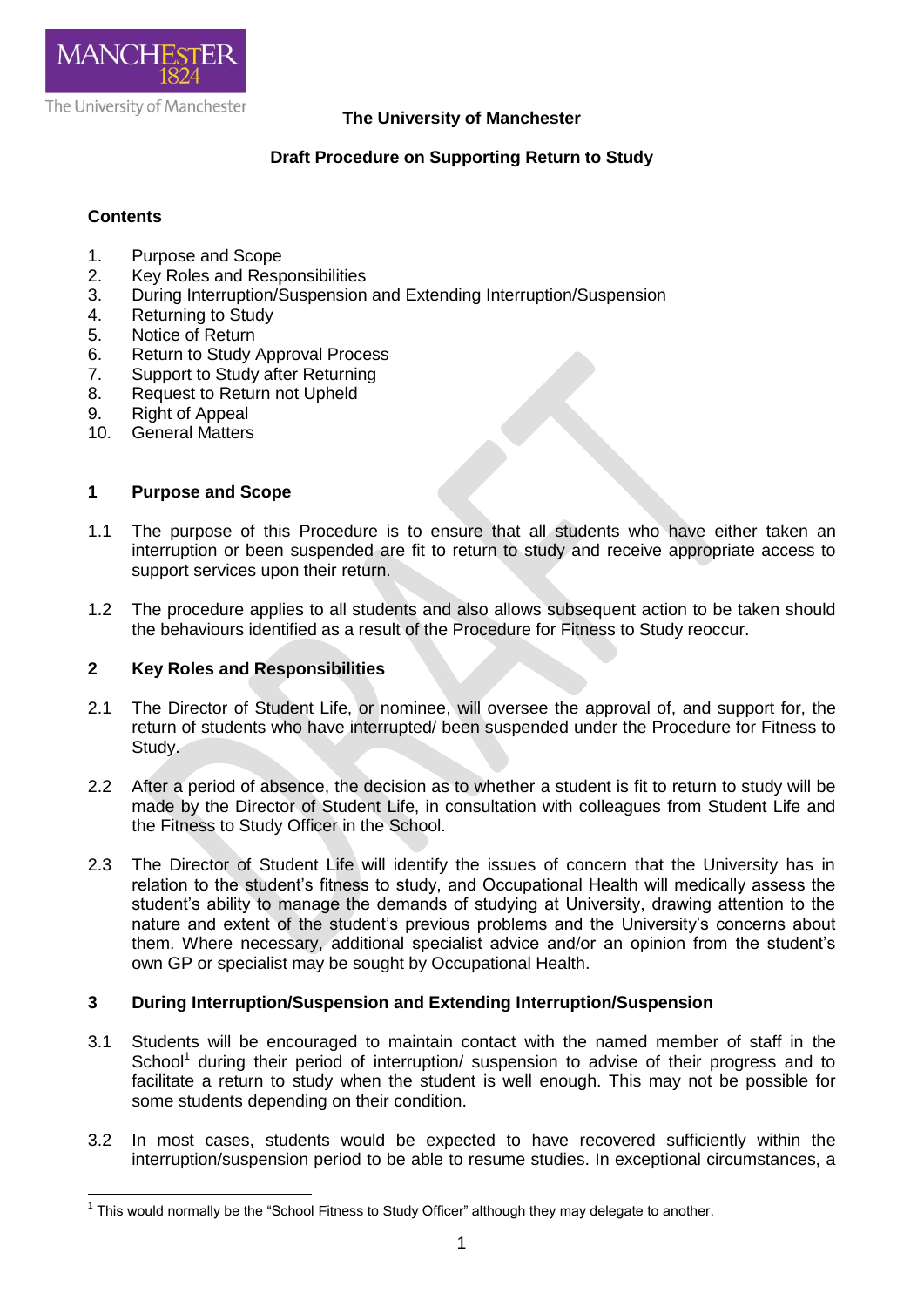further period of interruption may be allowed (a total maximum of 24 consecutive months). If, at the end of the 24 month period, the student is not well enough to resume studies, their case will be referred back to Stage 2, the University Fitness to Study Review Panel, under the Procedure for Fitness to Study.

## **4 Returning to Study**

- 4.1 Students will usually only be permitted to return from interruption, undertaken as a result of decision made under Procedure for Fitness to Study, at the start of an academic term for taught students.
- 4.2 Students will be expected to return to the same mode of study as they were originally undertaking, i.e., full-time or part-time. Where a request to return to studies includes a request to change the mode of study or the intensity of study, this may be considered by the Head of School or nominee.

## **5 Notice of Return**

- 5.1 All students who have been interrupted/ suspended under the Procedure for Supporting Fitness to Study should indicate their intention to return three months before they are due to return to study. If the period of interruption/ suspension is less than three months then the indication of intention to return should be as close to that as practical. The 'Return to Study Form' should be sent to the Director of Student Life and to the Wellbeing Officer in the School. The School will attempt to contact the student and will offer support in relation to a potential return to study. The Director of Student Life will commence the return to study approval process.
- 5.2 The return to study process can take some time (e.g., due to the need for additional information from the Occupational Health Service or other specialists). Students should, therefore, begin the return to study process as early as possible and to comply with any deadlines given to them.
- 5.3 Requests to extend an interruption should be sent by students three months prior to the stated return date. Requests will be considered by the University Fitness to Study Review Panel, under Stage 2 of the Procedure for Fitness to Study.
- 5.4 If no 'Return to Study Form' or request to extend the interruption is received, students will be contacted 1 month prior to the agreed return date. At this point, the only option available to the student will be to be referred back to the University Fitness to Study Review Panel, under Stage 2 of the Procedure for Fitness to Study.

### **6 Return to Study Approval Process**

- 6.1 The Division of Student Life will oversee the Return to Study Approval process.
- 6.2 The University Fitness to Study Review Panel or the Director of Student Life will have defined the conditions of return to study after an interruption, under the Procedure for Fitness to Study (Stage 1 & 2).
- 6.3 In order to assure the University that the conditions have been met, the student may be referred to an Occupational Health physician by the Director of Student Life. With the student's permission, the Occupational Health physician may need to contact their medical practitioner/specialist for updated information regarding their health issues/current condition.
- 6.4 Where conditions were placed upon the return of a student, the Director of Student Life will consider the Occupational Health report and any additional information, including any information which may be provided directly by the student.